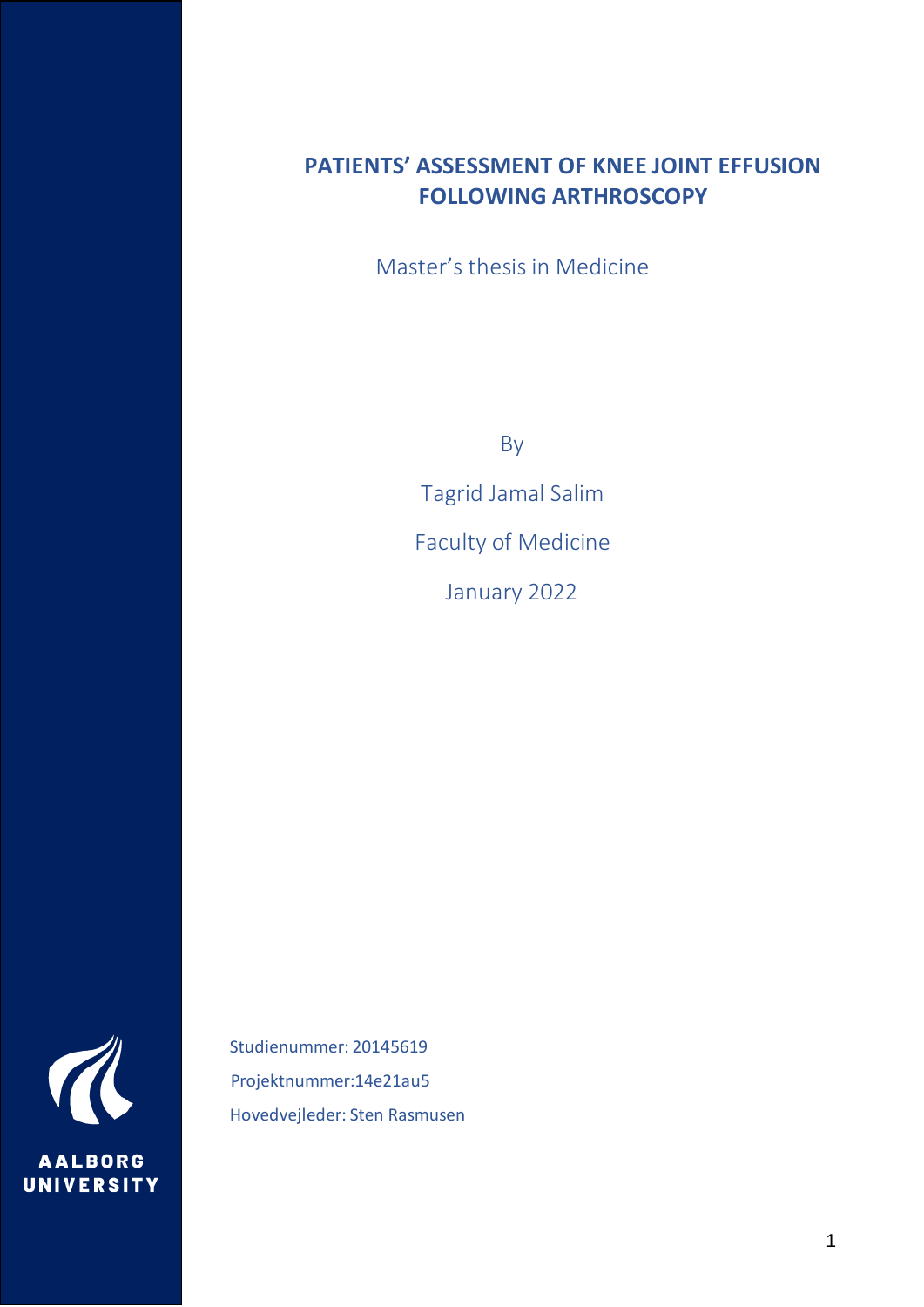# **Patients' assessment of knee joint effusion following arthroscopy**

Tagrid Jamal Salim, Sten Rasmussen

Department of Orthopedic Surgery, Aalborg University Hospital, Denmark

### **Dansk Resume**

Baggrund: Tidligere forskning har vist at der er en association mellem operationstype, multimodal smertelindring og tilbagevenden til arbejde efter knæ artroskopi. De fleste patienter formodes at vende tilbage til normal aktivitet indenfor 4 uger. Der er begrænset viden om varigheden af ansamling efter knæ artroskopi. Formålet med dette studie er at undersøge hvor længe patienterne har symptomer på ansamling i 8 uger efter knæ artroskopi.

Metode: Patienter fra Ortopædkirurgisk afdeling på Aalborg Universitetshospital blev inviteret til at deltage i spørgeskemaundersøgelsen i perioden d. 24. september til d.25. november. Der blev spurgt ind til følgende fire symptomer; hævelse, stramhed, spændthed, og ustabilitet i knæet. Patienterne blev stratificeret i fem grupper baseret på antallet af symptomer de rapporterede efter knæ artroskopi. Gruppe 0 angav at patienterne ikke havde oplevet nogen symptomer, mens gruppe 4 betød at de havde oplevet alle 4 symptomer. Rehabilitering blev målt på reduktion i antal af symptomer på ansamling, smerte de seneste 24 timer samt antal dage indtil genoptaget arbejde.

Resultater: Der blev inkluderet 118 patienter. Median alder var 42 (18-74 år) (min. og maks.), 46 var mænd og 41 var kvinder. 2 ud af 73 patienter havde ikke symptomer på ansamling efter 1 uge, 3 ud af 68 efter 2 uger, 9 ud af 43 efter 4. uger, 7 ud af 29 efter 6 uger samt 4 ud af 22 efter 8 uger. Ved 1 uges opfølgning angav 60 ud af 73 patienter at opleve hævelse. Efter 8 uger angav 10 ud af 22 at have hævelse. 48 ud af 73 angav at knæet føltes stramt ved 1 uges opfølgning og 6 ud af 22 ved 8 ugers opfølgning. 46 ud af 73 angav at knæet føltes spændt ved 1 uge og 10 ud af 22 ved 8 ugers opfølgning. 20 ud af 73 patienter angav at knæet var ustabilt ved 1 uge og 6 ud af 22 ved 8 ugers opfølgning.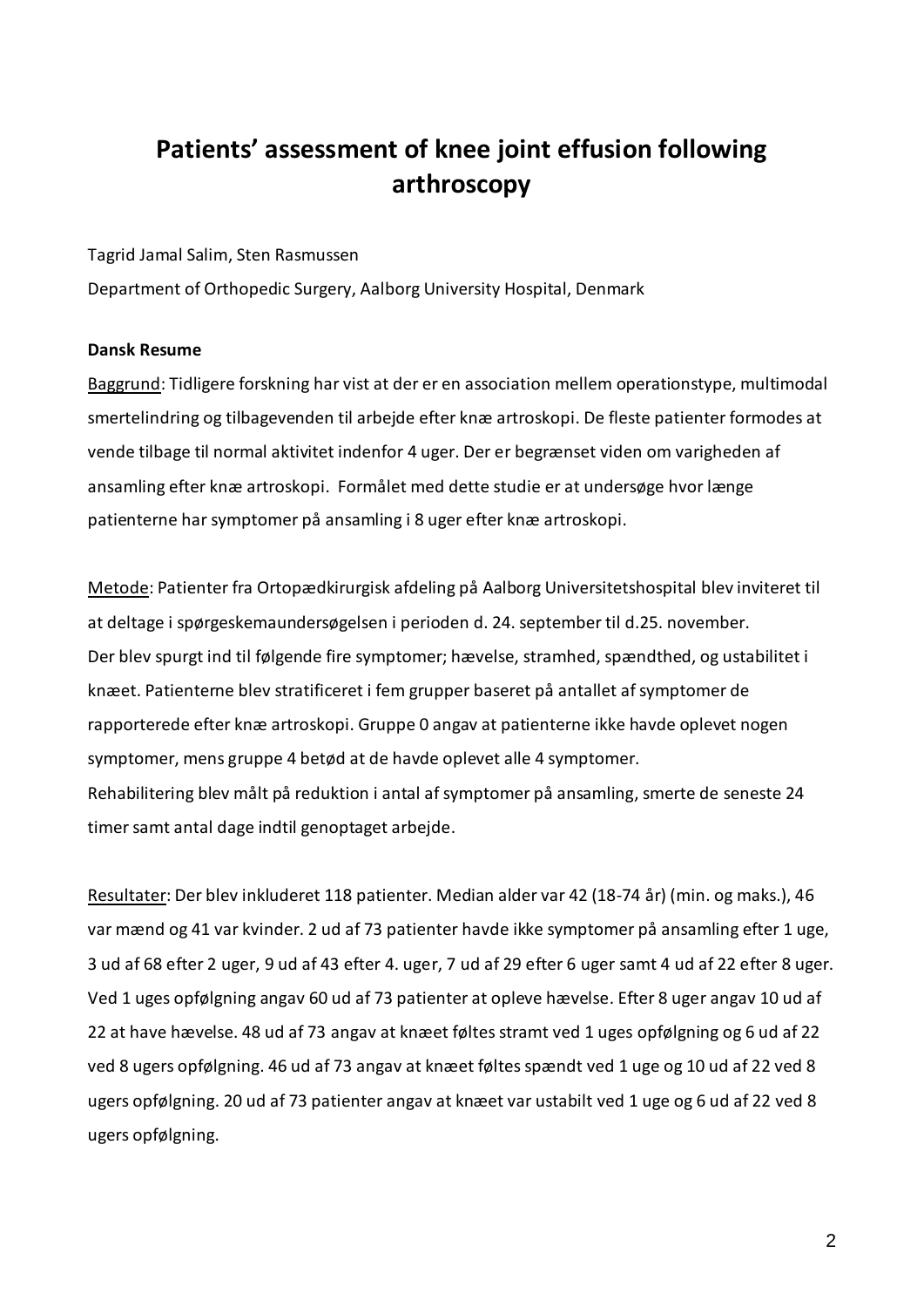Antal symptomer angivet var 2 (2-3) (median og 1.-3. kvartil) efter 1 uge, 2 (1.75-3) efter 2 uger, 2 (1-3) efter 4 uger, 2 (1-2) efter 6 uger samt 1 (1-2) efter 8 uger.

Værste smerte var 4 (2-6) efter 1 uge og 3 (1-6) efter 8 uger. 38 ud af 73 patienter rapporterede forbrug af smertestillende medicin ved 1 uges opfølgning og 5 ud af 22 patienter ved 8 ugers opfølgning.

17 ud af de 64 patienter på arbejdsmarkedet vendte tilbage til deres arbejde 1 uge efter artroskopi, 21 ud af 60 efter 2 uger, 16 ud af 37 efter 4 uger, 19 ud af 25 efter 6 uger samt 16 ud af 19 efter 8 uger.

Konklusion: Kun en femtedel af patienterne havde ingen symptomer på ansamling ved både 4 og 8 ugers opfølgning efter knæ artroskopi. Der ses en association mellem den faldende ansamling, reducering i smerte, indtag af smertestillende og antal dage indtil genoptaget arbejde i de 8 ugers opfølgning.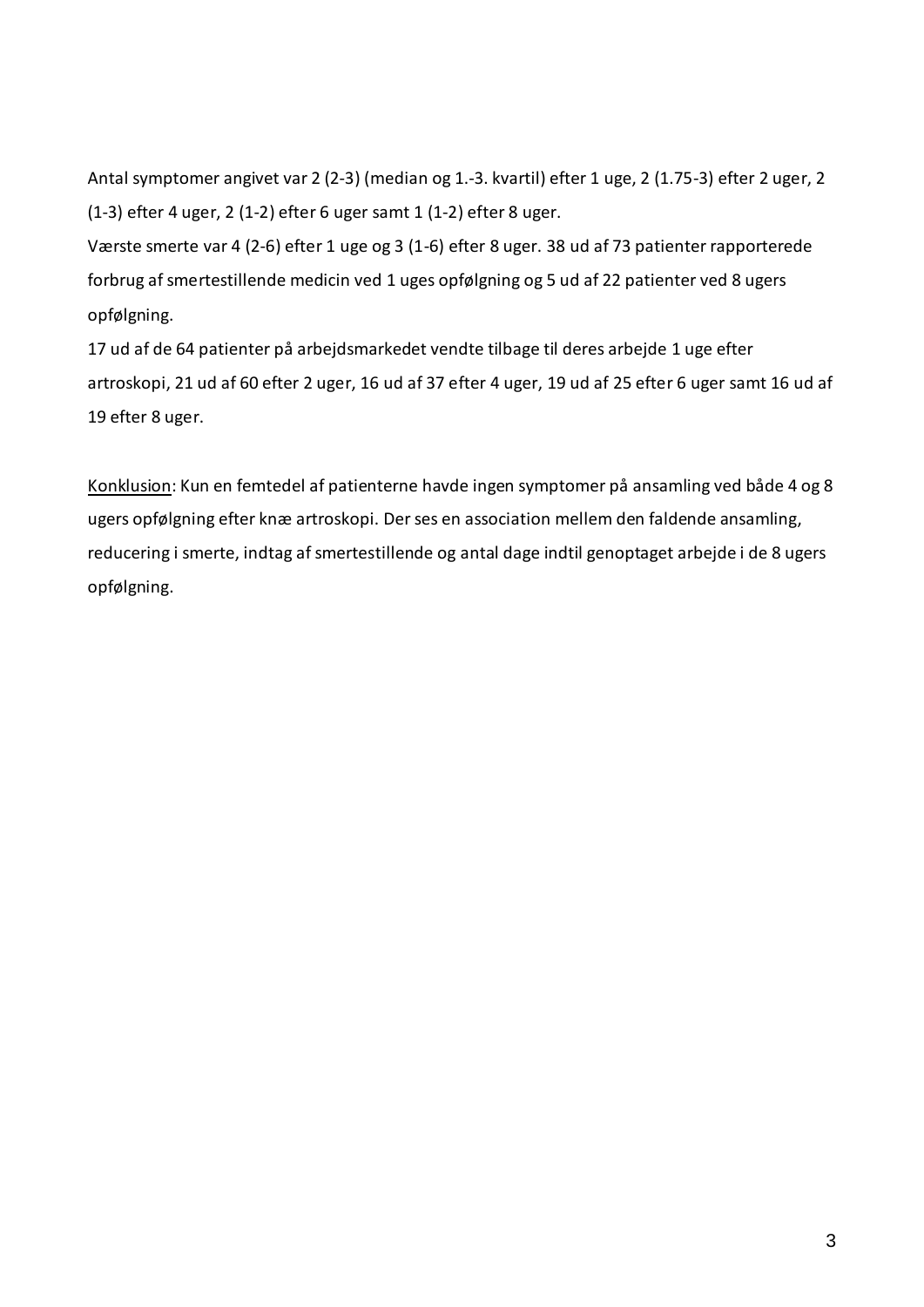### **Abstract**

Background: Previous research has shown an association between the type of operation, multimodal pain treatment, and time for returning to work following knee arthroscopy. Most patients are expected to return to normal activity within four weeks. However, there is limited research on the extent of joint effusion following knee arthroscopy. This study aims to investigate for how long patients report symptoms of effusion 8 weeks following arthroscopy.

Methods: Patients from the Orthopaedic Department at Aalborg University Hospital were invited to participate in the questionnaire survey during the period of  $24<sup>th</sup>$  of September until  $25<sup>th</sup>$  of November.

Participants enrolled were asked to report the following four symptoms in the knee: swelling, tightness, tenderness, and instability. The patients were stratified into five groups based on the number of symptoms they reported after arthroscopy. Group 0 indicated that patients had not experienced any symptoms while group 4 indicated that the patients had experienced all four symptoms.

Rehabilitation was measured on reduction in the number of symptoms of joint effusion, pain in the last 24 hours, and the number of days until returning to work.

Results: 118 patients were included. The median age was 42 (18-74 years) (min. and max.), 46 were men and 41 were women. 2 out of 73 patients reported no symptoms of knee joint effusion 1 week following arthroscopy, 3 out of 68 after 2 weeks, 9 out of 43 after 4 weeks, 7 out of 29 after 6 weeks and 4 out of 22 after 8 weeks.

At 1 week follow-up 60 out of 73 patients reported swelling and 10 out of 22 at 8-weeks follow-up. 48 out of 73 reported tightness in the knee at 1-week follow-up and 6 out of 22 at 8-weeks followup. 46 out of 73 reported tenderness in the knee at 1-week follow-up and 10 out of 22 at 8-weeks follow-up. 20 out of 73 patients reported instability in the knee on 1-week follow-up and 6 out of 22 at 8-weeks follow-ups.

The number of symptoms was a median of 2 (2-3) after 1 week, 2 (1.75-3) after 2 weeks, 2 (1-3) after 4 weeks, 2 (1-2) after 6 weeks, and 1 (1-2) after 8 weeks.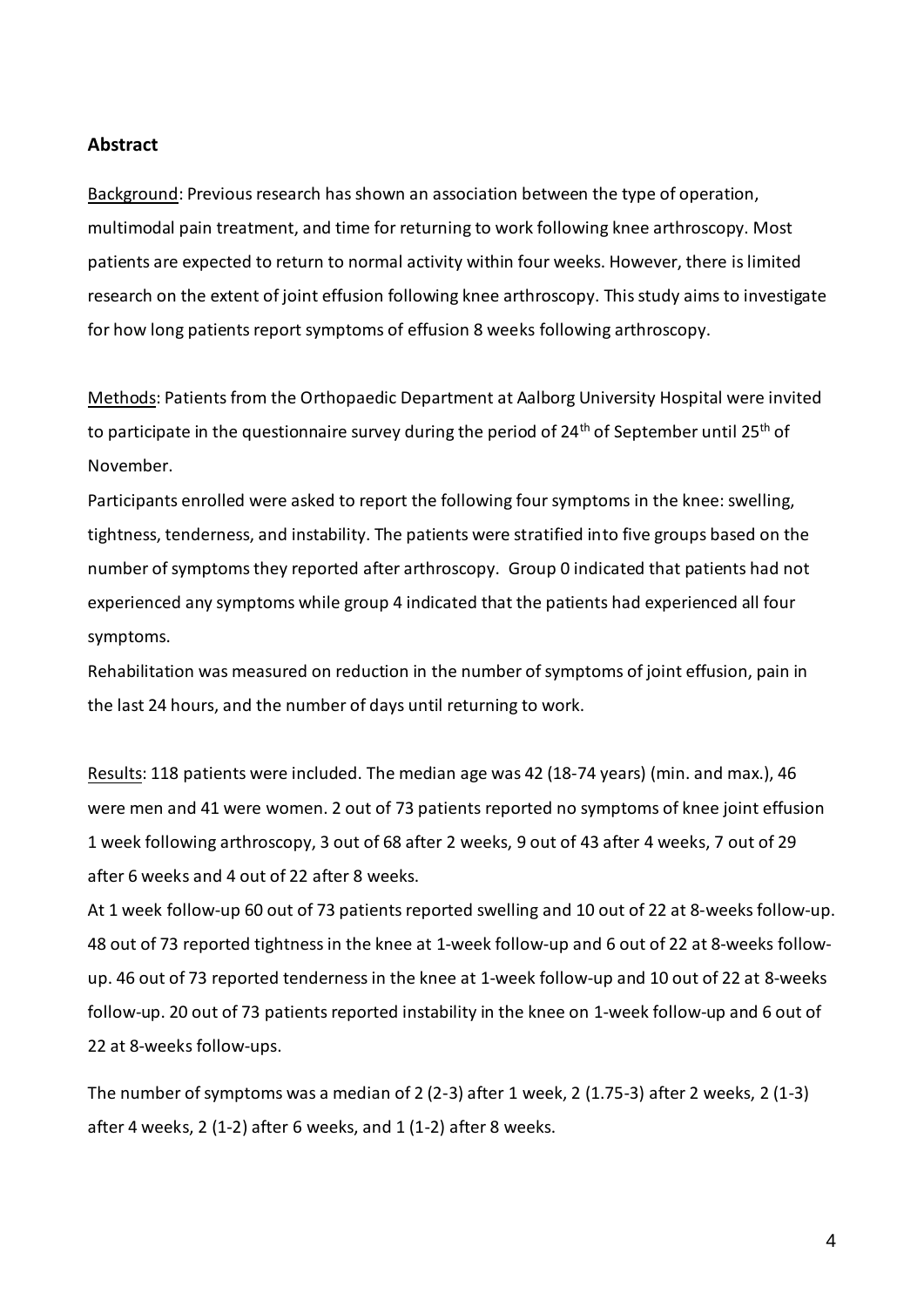The worst pain reported was 4 (2-6) at 1-week follow-up and 3 (1-6) at 8-weeks follow-up. Furthermore, 38 out of 73 patients reported consumption of painkillers after 1 week and 5 out of 22 after 8 weeks.

17 out of the 64 patients in the labor market returned to their work 1 week after arthroscopy, 21 out of 60 after 2 weeks, 16 out of 37 after 4 weeks, 19 out of 25 after 6 weeks, and 16 out of 19 after 8 weeks.

Conclusion: Only one-fifth of the patients reported no symptoms of joint effusion at 4- and 8 weeks follow-up after knee arthroscopy. There is an association between a decrease in joint effusion, reduction in pain, the use of analgesia, and time of return to work in the 8 weeks followups.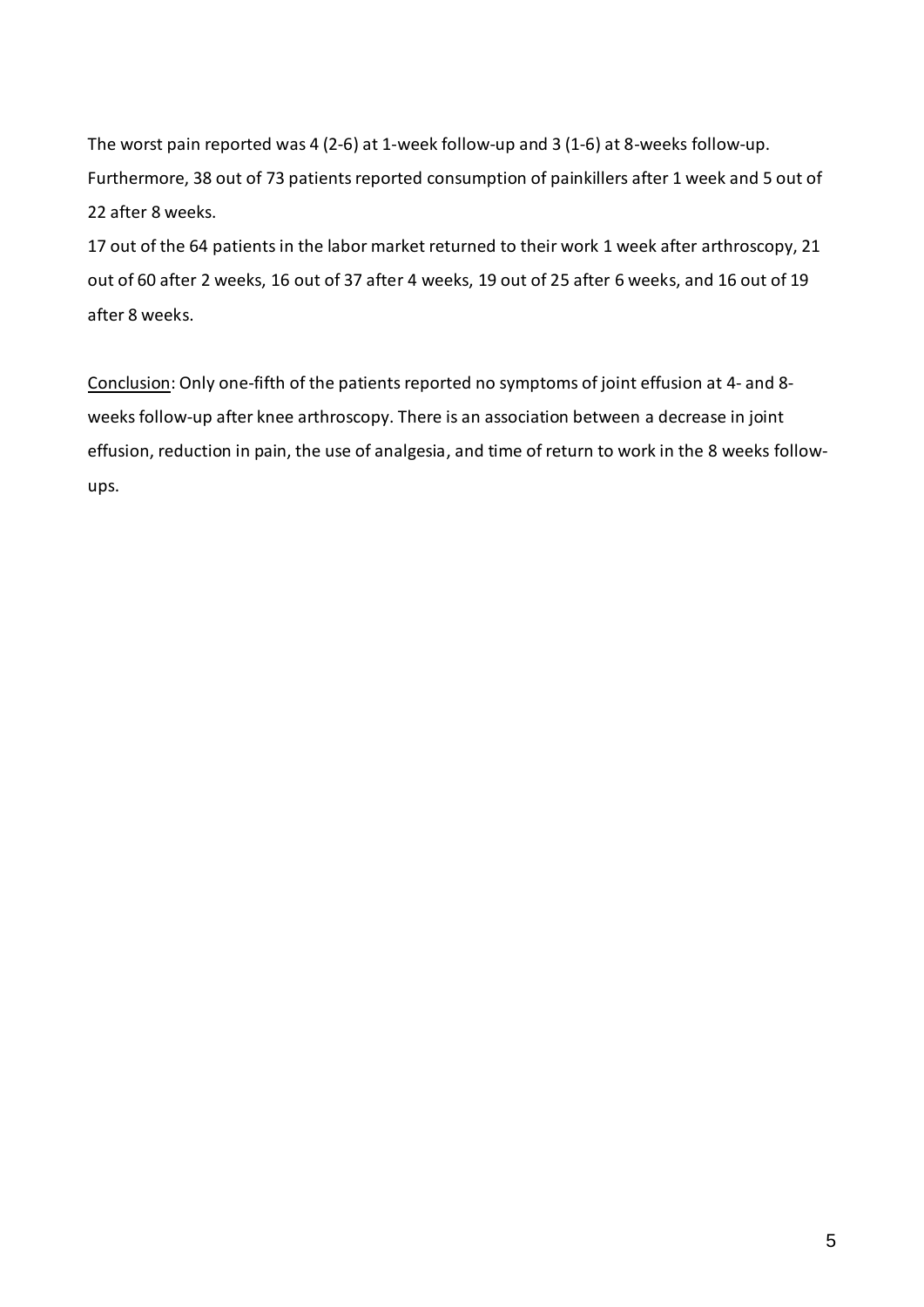# Introduction

Knee arthroscopy is the most popular minimally invasive surgical procedure in Orthopaedic surgery. 300 in 100.000 people undergo arthroscopic partial meniscectomy annually in the Western World. In Denmark, the surgery rate has doubled from 2000 to 2011 with the largest increase in middle-aged and older patients[1]. Even though the procedure is minimally invasive, patients still develop swelling, knee effusion, and 60% experience moderate to severe pain following knee arthroscopy [2].

Moreover, it is known that effusion is a main complaint during convalescence and can delay rehabilitation for up to 2 weeks after surgery [2]. Several studies have demonstrated an association between pain treatment, effusion, and faster recovery following knee arthroscopy. Jawish et al. found that intra-articular pain treatment with Tenoxicam, a nonsteroidal antiinflammatory drug (NSAID) could reduce knee joint effusion following arthroscopy measured 14 days postoperatively [3]. Felli et. al investigated the use of tranexamic acid (TXA), an antifibrinolytic medication, in patients undergoing anterior cruciate ligament (ACL) reconstruction with knee arthroscopy. He concluded that the study group had better postoperative results in terms of patellar circumference, pain score, and a significant reduction in effusion when compared to the control group at 2 weeks follow-up [4].

These are all interesting findings on effusion following knee arthroscopy, yet there is still limited research on the extent of joint effusion following knee arthroscopy.

This study aims to investigate patients' assessment of knee joint effusion following arthroscopy at 1-, 2-, 4-, 6- and 8- weeks follow-up using a simply designed questionnaire. Furthermore, we will investigate the association between effusion and rehabilitation measured on worst pain, use of painkillers, and time of return to work.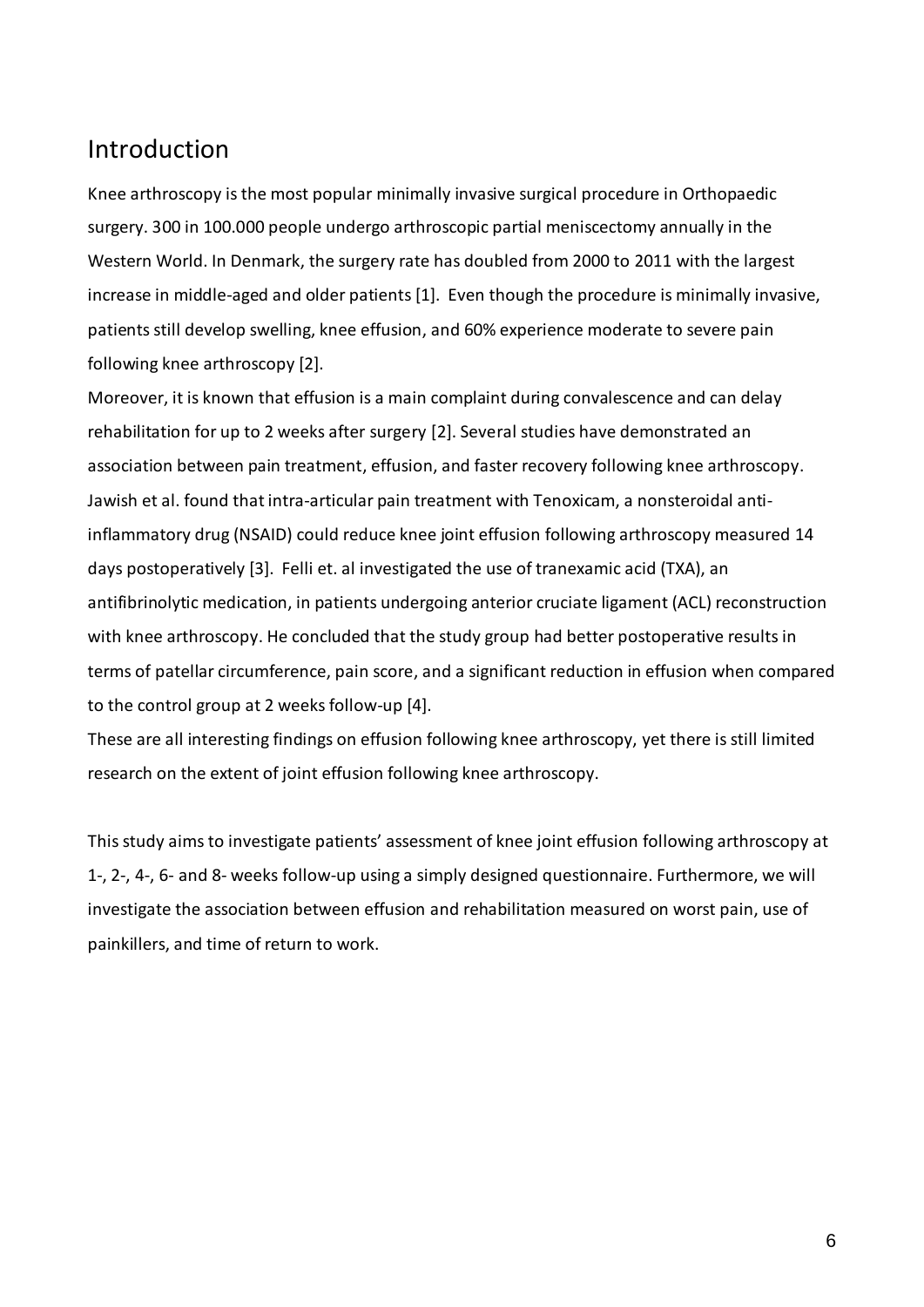# Methods

# Design overview

The study is a prospective study, patients who were assigned to undergo arthroscopic surgery were invited to participate. A total of 118 patients were enrolled in the study at baseline. Overall, 31 patients were excluded and another 3 were lost to follow-up. Participants were asked to fill out a questionnaire before their appointment for knee arthroscopy and again 1, 2-, 4-, 6- and 8-weeks following arthroscopy. At each time point, all self-reported outcomes were re-evaluated. Questionnaires were sent out to the participants as a link to their email address and it was answered online.

# Recruitment

All participants were recruited during a time period of 2 months between  $24<sup>th</sup>$  September to  $25<sup>th</sup>$ November. Potentially eligible participants (eligibility criteria outlined below) referred to the Department of Orthopedic surgery sector for knee arthroscopy at Aalborg University Hospital were identified on the database. Patients were contacted on the telephone before the date of planned surgery, and they were introduced to the project. Participants' information folder was sent by email to those who were interested in the project. The participants were allowed time to think before they decided whether they wanted to participate.

### Inclusion and exclusion criteria

The inclusion criteria were all patients above the age of 18 referred to knee arthroscopy. Exclusion criteria were age younger than 18 years, all non-Danish speakers, and lack of ability to cooperate or incapable of following instructions.

### Self-report outcomes

At baseline, participants completed a questionnaire that included participant demographics and self-reported outcomes. Before arthroscopy, the self-reported outcomes assessed were pain, stiffness, and function of the knee using the Western Ontario and McMaster Universities Arthritis Index (WOMAC). After arthroscopy participants completed self-reported pain, function,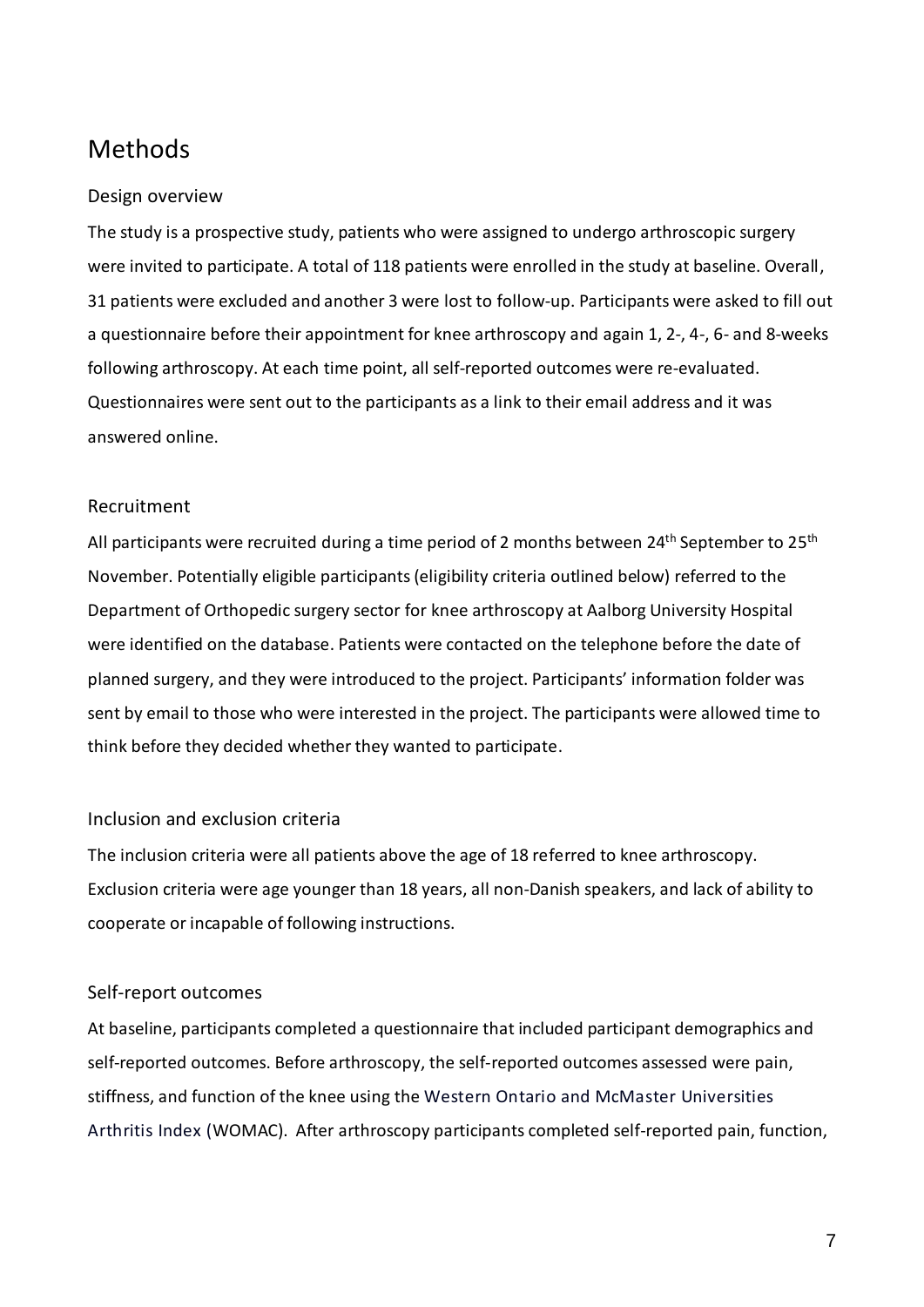use of analgesics, return to work, and effusion in the knee joint using our questionnaire. In the absence of specific effusion outcomes, we considered these four symptoms: swelling, tightness, tenderness, and instability relevant to capture the domain of effusion.

Patients were stratified into five groups based on the number of symptoms they reported. Group 0 indicated that patients had not experienced any symptoms while group 4 indicated that the patients had experienced all four symptoms. Pain was reported using the numeric pain rating scale (NRS; 0-10) and was measured based on worst pain for the last 24 hours.

#### WOMAC score

WOMAC is a standardized self-administered questionnaire used worldwide, it was originally designed for the evaluation of hip and knee osteoarthritis. The questionnaire consists of 24 questions and is divided into 3 subgroups: pain, stiffness, and physical functioning of the joints with 5, 2, and 17 questions respectively. Each question is scored from 0-4, which corresponds to none (0), mild (1), moderate (2), severe (3), and extreme (4). The total index score is the combination of pain, stiffness, and physical function [5].

#### Statistical analysis

All data obtained were ordinal values and hence non-normally distributed data were collected. The data are presented as median and interquartile ranges (IQR) or minimum and maximum values (min and max). To evaluate knee joint effusion changes over time, repeated measures analysis was used with time as the repeated measure (1-, 2-, 4-, 6- and 8 weeks) and effusion as the dependent variable. We investigated the association between effusion, worst pain for the last 24 hours, and time for return to work.

#### **Ethics**

The study was conducted in compliance with the Declaration of Helsinki III and was submitted to the Research Ethics Committee of North Jutland (study ID: 2021-000438). The study was further approved by the Danish Data Protection Agency, which must approve all extractions of data for research purposes.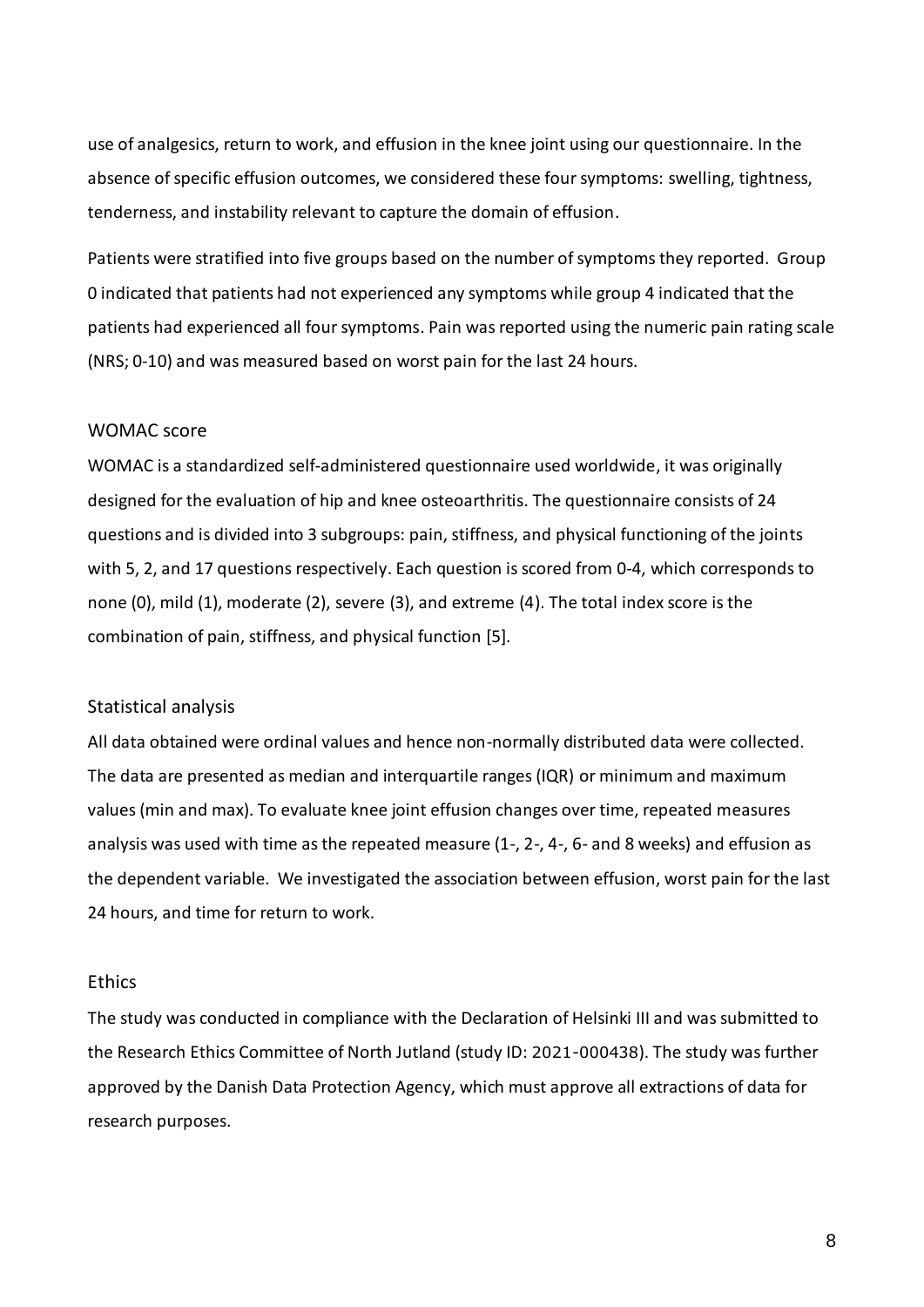# Enrollment



*Figure 1, Flowchart of the selection process and outcome for the study population.*

# Results

This study included 87 patients between the age of 18 and 74 (46 males, 41 females) who underwent knee arthroscopy. Self-reported data were available for 87 patients at baseline, 73 at 1 week and 68 at 2 weeks, 43 at 4 weeks, 29 at 6 weeks, and 22 at 8 weeks follow-up (fig. 1). 3 patients were lost to follow up on 1 week.

Due to the cut-off date for this project, data was not included for all participants at the different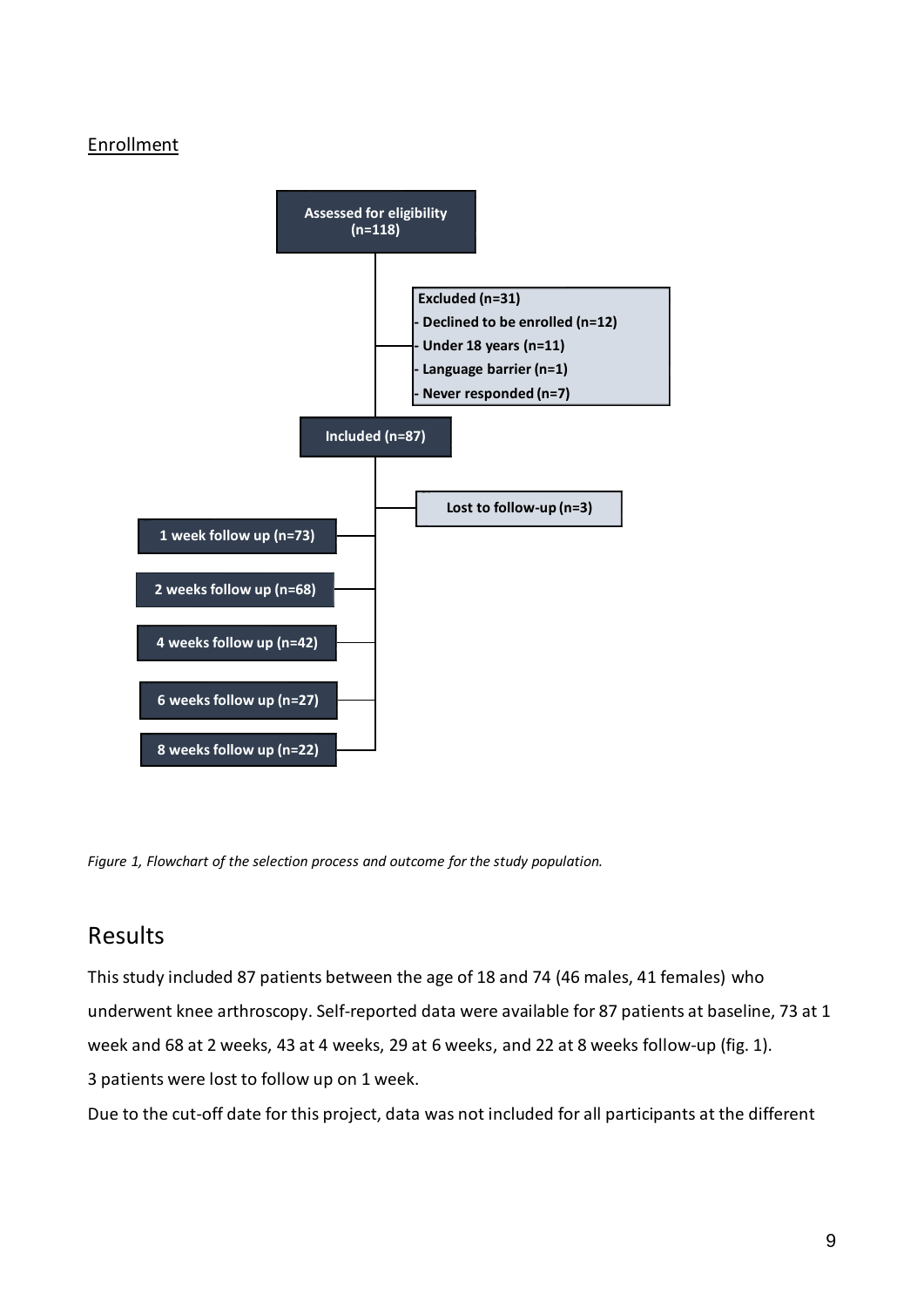time points. The missing data from follow-ups will be gathered and released in the nearest future.

### Baseline data

Table 1 presents the baseline characteristics of the participants. Values are medians, min and max unless stated otherwise.

| <b>Characteristics</b>                          | <b>Knee arthroscopy</b> |
|-------------------------------------------------|-------------------------|
| Demographics:                                   | $n = 87$                |
|                                                 |                         |
| Sex M/F                                         | 46/41                   |
| Age [years]                                     | 42 (18-74)              |
| Weight [kg]                                     | 85 (53-120)             |
| Height [cm]                                     | 176 (157-204)           |
| Body mass index, BMI                            | 27 (18-39)              |
| <b>No smokers</b>                               | 11                      |
| Alcohol above Health care advisement M/F        | 6/3                     |
| No primary school education only                | 32                      |
| No high school education                        | 22                      |
| No education at university level                | 44                      |
| Previously treated for knee pain                | 36 out of 87            |
| Comorbidity:                                    |                         |
| 0                                               | 56                      |
| 1                                               | 18                      |
| $\overline{2}$                                  | 9                       |
| 3 or more                                       | $\overline{4}$          |
| WOMAC scores before arthroscopy:                |                         |
| Pain symptoms (0-20, best to worst)             | $7(0-14)$               |
| Stiffness (0-8, best to worst)                  | $2(0-8)$                |
| Function (0-68, best to worst)                  | 18 (0-68)               |
| Type of procedure:                              |                         |
| Partial resection of the meniscus in knee joint | 32                      |
| <b>Plica resection</b>                          | 9                       |
| Anterior cruciate ligament (ACL) reconstruction | 9                       |
| <b>Meniscus suture</b>                          | 9                       |
| Partial synovectomy                             | 10                      |
| Other                                           | 18                      |

*Table 1, Demographics*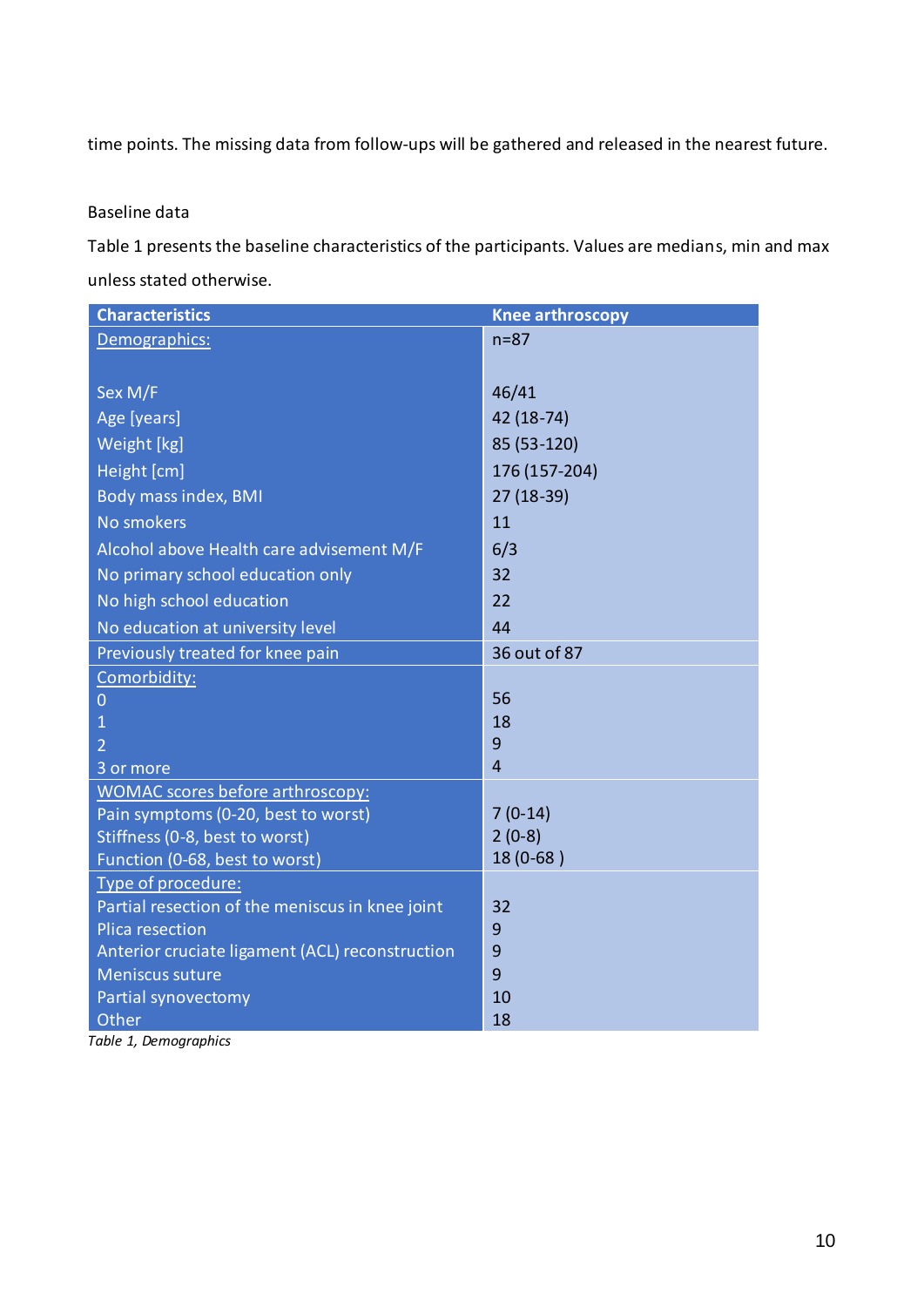# **1: Effusion in terms of swelling, tightness, tenderness, and instability**

2 out of 73 patients reported no symptoms of knee joint effusion 1 week following arthroscopy, 3 out of 68 at 2 weeks, 9 out of 43 at 4 weeks, 7 out of 29 at 6 weeks, and 4 out of 22 at 8 weeks follow-up.

At 1 week follow-up 60 out of 73 patients reported swelling compared to 10 out of 22 at 8 weeks follow-up. 48 out of 73 reported tightness in the knee at 1-week follow-up and 6 out of 22 at 8 weeks follow-up. Furthermore, 46 out of 73 reported tenderness in the knee at 1-week follow-up compared to 10 out of 22 at 8 weeks follow-up. Finally, 20 out of 73 patients reported instability in the knee at 1-week follow-up compared to 6 out of 22 at 8 weeks follow-up. (Fig. 2)



*Figure 2, Diagram representing the symptoms of knee joint effusion over 8-weeks following arthroscopy.*

### **2: Number of symptoms**

The number of symptoms was a median of 2 (1<sup>st</sup>- 3<sup>rd</sup> quartile [Q1-Q3] 2-3) at 1 week, 2 (1.75-3) at 2 weeks, 2 (1-3) at 4 weeks, 2 (1-2) at 6 weeks and 1(1-2) at 8 weeks follow-up.

7 out of 73 patients reported 1 symptom of knee joint effusion on 1 week following arthroscopy,

31 reported 2 symptoms, 27 reported 3 symptoms and the remaining 6 patients reported all 4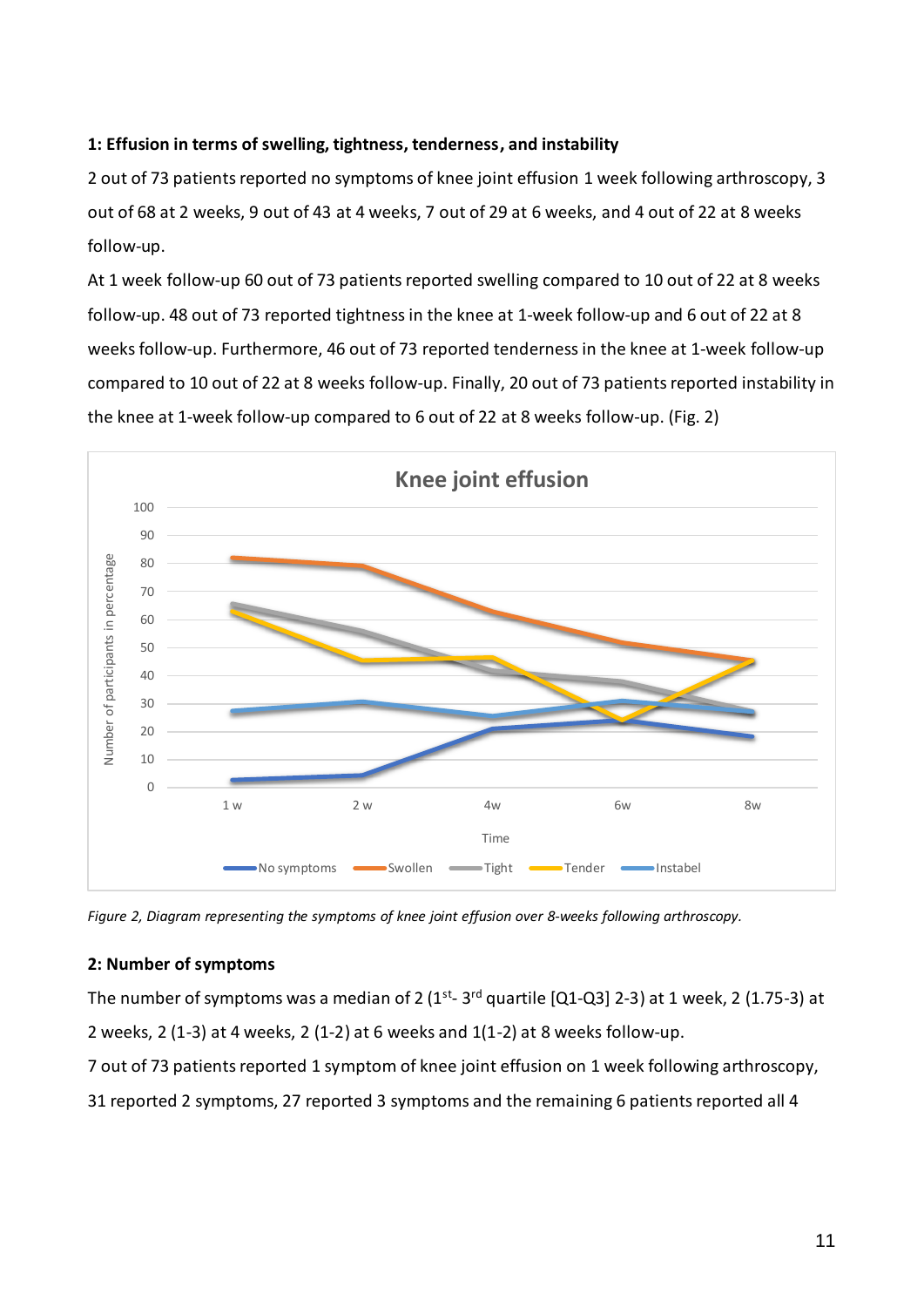symptoms. In comparison to 8 weeks follow-up, 8 out of 22 patients reported 1 symptom, 6 reported 2 symptoms, and 4 reported 3 symptoms with no one reporting 4 symptoms (table 2)

|            | 1 week<br>follow-up<br>$(n=73)$ | 2 weeks<br>follow-up $(n=$<br>68) | 4 weeks<br>follow-up<br>$(n=43)$ | 6 weeks<br>follow-up<br>$(n=29)$ | 8 weeks<br>follow-up<br>$(n=22)$ |
|------------|---------------------------------|-----------------------------------|----------------------------------|----------------------------------|----------------------------------|
| 0 symptoms | $\overline{2}$                  | 3                                 | 9                                |                                  | 4                                |
| 1 symptom  | 7                               | 14                                | 5                                | 6                                | 8                                |
| 2 symptoms | 31                              | 26                                | 17                               | 12                               | 6                                |
| 3 symptoms | 27                              | 22                                | 11                               | 4                                | 4                                |
| 4 symptoms | 6                               | 3                                 |                                  | $\mathbf 0$                      | 0                                |

*Table 2, Changes in symptoms over 8 weeks.*

# **3: Association between effusion, worst pain last 24 hours and painkillers**

The worst pain reported was a median of 4 (2-6) at 1 week, 3 (2-6) at 2 weeks, 2 (1-6) at 4 weeks, 3(1-5) at 6 weeks, and lastly 3 (1-5.75) at 8 weeks follow-up for all participants (fig. 3).

The reduced number of effusion symptoms in the knee joint (defined as the change from 1 to 8 weeks follow-up) was moderately associated with reduced worst pain during the last 24 hours. Week 1 (r=0.37, P<0.001, Spearman's rank correlation coefficient), week 4 (r=0.46, P<0.001) and week 8 (r=0.68, P<0.001) [6].

Improvement in effusion and worst pain was also associated with a reduction in the use of pain killers. 38 out of 73 patients (53%) reported the use of analgesics for knee pain at 1 week, 27 out of 68 (40%) at 2 weeks, 9 out of 43 (21%) at 4 weeks, 2 out of 29 (7%) at 6 weeks and finally 5 out of 22 (23%) at 8 weeks follow-up.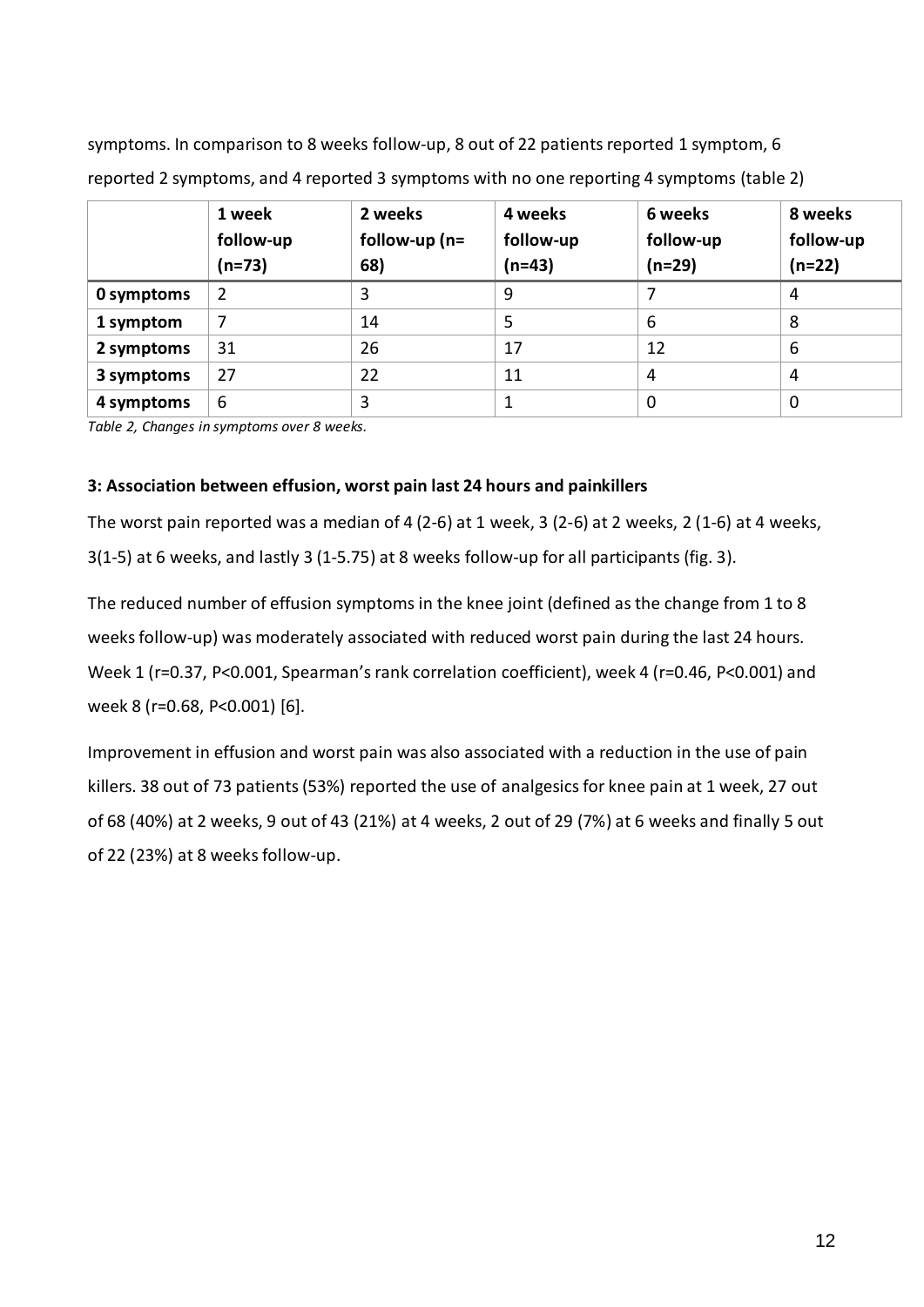



*Figure 3, Histogram showing result for worst pain for last 24 hours on 1- 4- and 8- weeks follow-up*

# **5: Return to work**

Furthermore, reduced effusion in the knee joint was also associated with recovery measured on time to return to work. 17 out of the 64 (27%) patients in the labor market returned to their work 1 week following arthroscopy, 21 out of 60 (35%) at 2 weeks, 16 out of 37(43%) at 4 weeks, 19 out of 25(76%) at 6 weeks and 16 out of 19 (84%) at 8 weeks follow-up.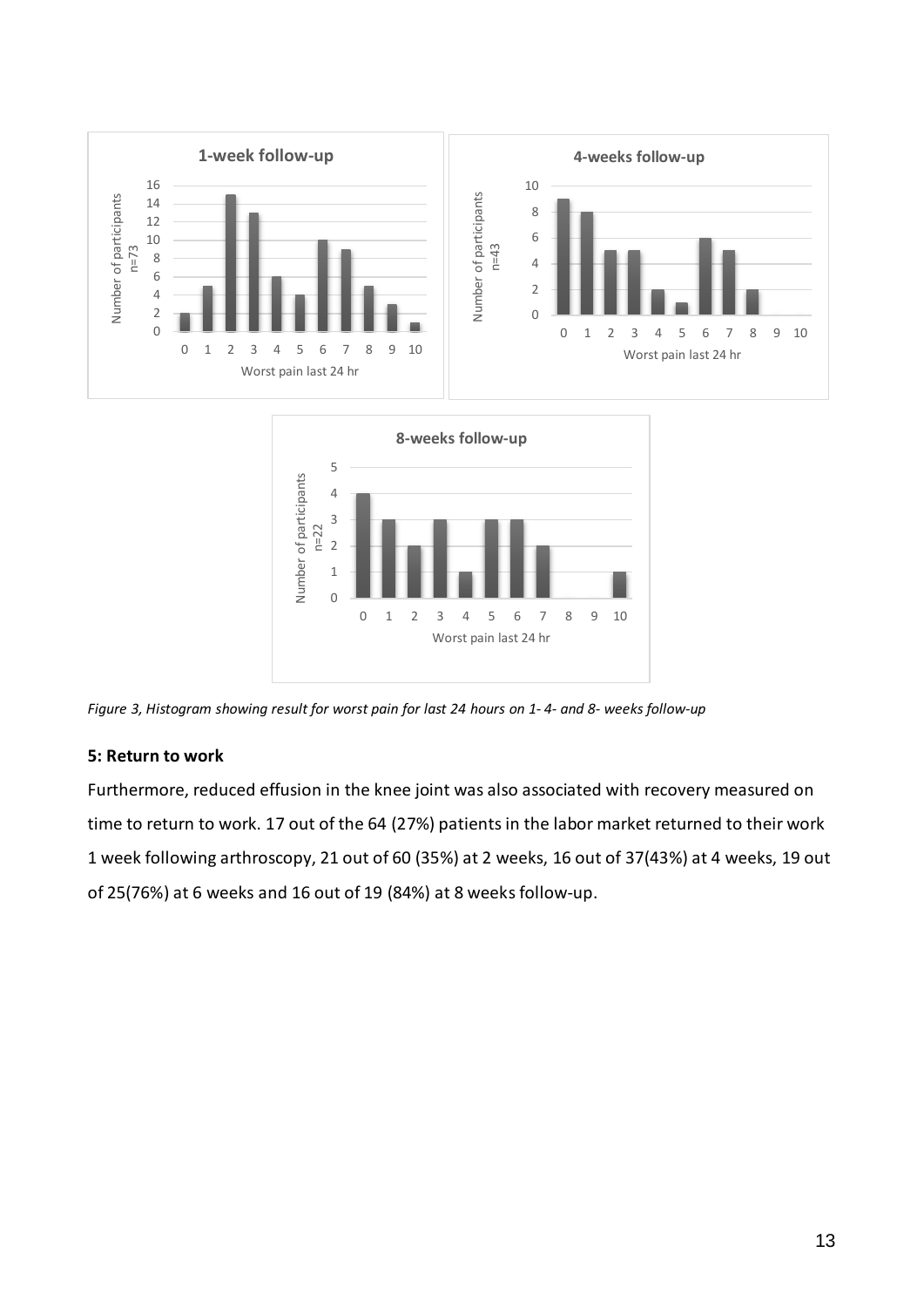# Discussion

Despite the increased rate of knee arthroscopy procedures for the last decade, there is still a lack of research covering knee joint effusion and how this affects rehabilitation.

In this study, we wanted to investigate for how long patients experienced knee joint effusion following arthroscopy. We found that 97% had reported at least one symptom of effusion at 1 week compared to 82% at 8 weeks follow-up. When pooling data this way it seems that only a small number of patients have improved in their symptoms of effusion over 8 weeks. However, when we look at the number of symptoms, we see that 42% reported 2 symptoms at week 1 compared to 27% at week 8. 37% reported 3 symptoms at week 1 compared to 18% at week 8 and finally, 8% reported 4 symptoms at week 1 while there was no report of 4 symptoms at week 8.

These findings are interesting since there is limited research on knee joint effusion following arthroscopy and even less research on how effusion affects rehabilitation.

We compared our results to a randomized double-blinded, placebo-controlled study by Rasmussen et al [2]. The study included a total of 120 patients in which 59 patients were given naproxen sodium orally at a dose of two times 550 mg daily for 10 days. Patients were followed on days 10 and 20 postoperatively. The study group demonstrated a difference in synovial effusion (p=0.01) and days until pain-free (P=0.0001) following knee arthroscopy compared to placebo. A reduction in time of return to work from 17(11-31) for placebo to 14 (10-31) for naproxen was also seen. We noted no difference in patient's characteristics in terms of age, sex, and knee pathology between Rasmussen's study group and ours which made it a comparable study.

A total of 95.6% of our patients developed effusion at 2 weeks follow-up compared to 35% with oral naproxen sodium and 61% with placebo on day 10. At 4 weeks follow-up 79% of our patients still reported effusion compared to 16% in the naproxen sodium group and 36% in the placebo group on day 20. This indicates a positive effect of NSAIDs on effusion following arthroscopy. It is worth noticing that even in the placebo group fewer patients reported effusion compared to our study. One possible explanation for this difference isthe quantification of effusion, Rasmussen defined effusion as a yes or no question measured by a doctor on clinical examination at different follow-ups.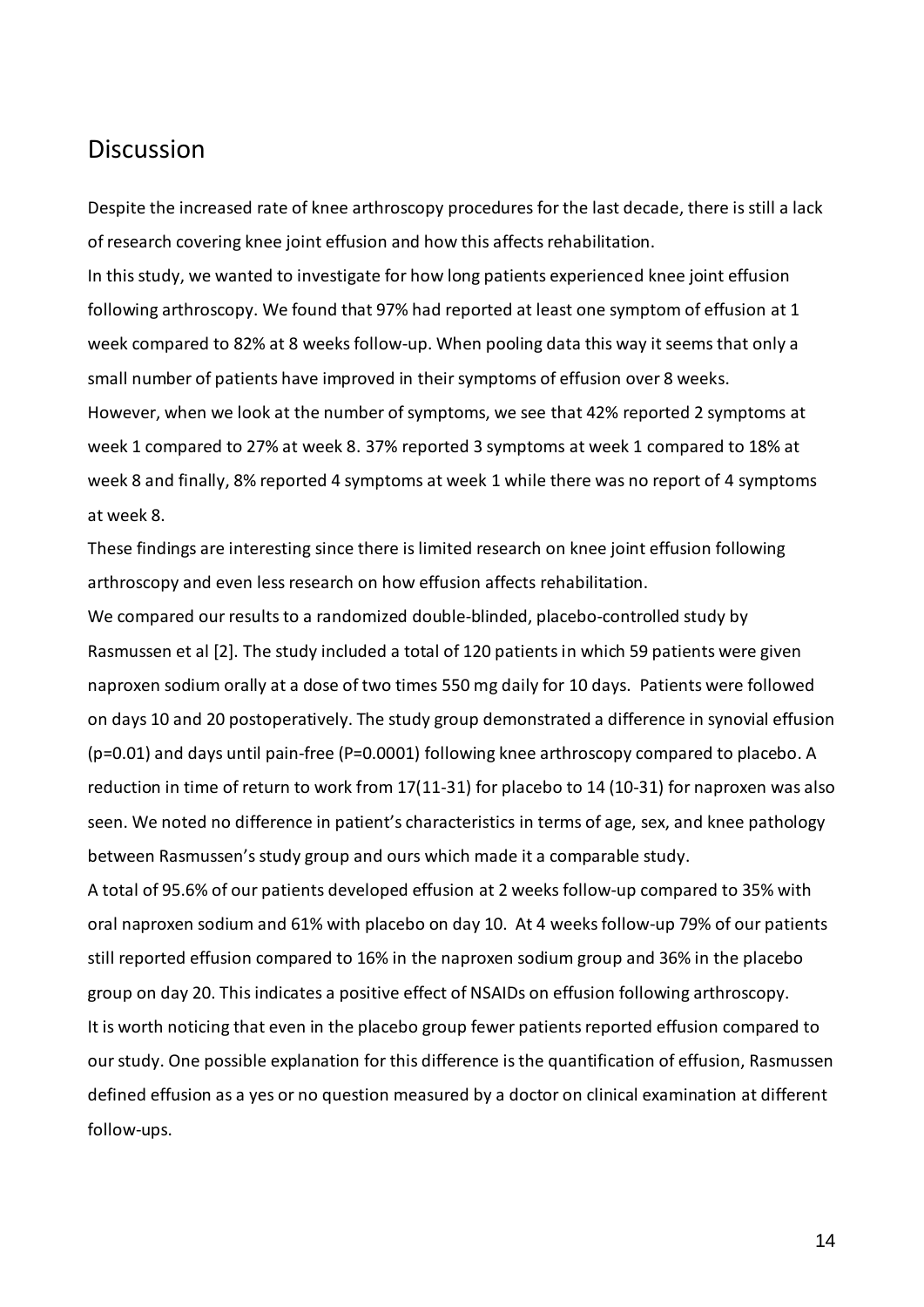Another study with promising results for reducing postoperative effusion is the use of intraarticular Tenoxicam, another NSAID [3]. Effusion was measured by the same surgeon on clinical examination 14 days postoperatively. Jawish et al. found that effusion only developed in 15.7% out of 134 patients when Tenoxicam was used. Furthermore, thisstudy also concluded that knee effusion was more likely to develop in specific knee pathologies such as degenerative arthropathy and meniscal lesions. Due to the small sample size in our study, we combined all data for the different knee pathologies in one analysis therefore we do not know if effusion was more common in a specific surgery group.

Additionally, in our study, we did not check for radiographic images of the knee before arthroscopy and hence we do not know if there was any pre-existing degenerative arthropathy. A study by Moseley JB et al. stated that patients with existing osteoarthritis who underwent knee arthroscopy, debridement or lavage, versus a placebo group who was manipulated to believe they had arthroscopy surgery, all reported the same level of pain and function postoperatively [7]. This indicates that any patient with a pre-existing osteoarthritis condition may not benefit from arthroscopy due to the existing degenerative condition in the knee [8-10]. This is further supported by a randomized controlled trial by Kise et al. This study investigated exercise therapy versus arthroscopic partial meniscectomy for degenerative meniscal tear in middle-aged patients, above the age of 35 [1]. It concluded that after 2 years of follow-up there was only a minimal difference in the treatment effect, encouraging middle-aged patients and clinicians to consider exercise therapy as a treatment. Participants in our study were also middle-aged patients with a median age of 42 years and hence degenerative knee pathology is likely to have been present in more than 50% of our patients.

Moreover, we also found that effusion in our patients was moderately associated with worst pain during the last 24 hours over 8 weeks. The median for worst pain was 4 (2-6) at 1 week and 3 (1- 5.75) at 8 weeks follow-up. It is easy to postulate a difference in pain scores if we do not measure pain for a specific task. For instance, we do not know if the worst pain score reported, was experienced during or after running several kilometres.

In addition to this, we need to consider the use of pain killers as there might be an increase or

15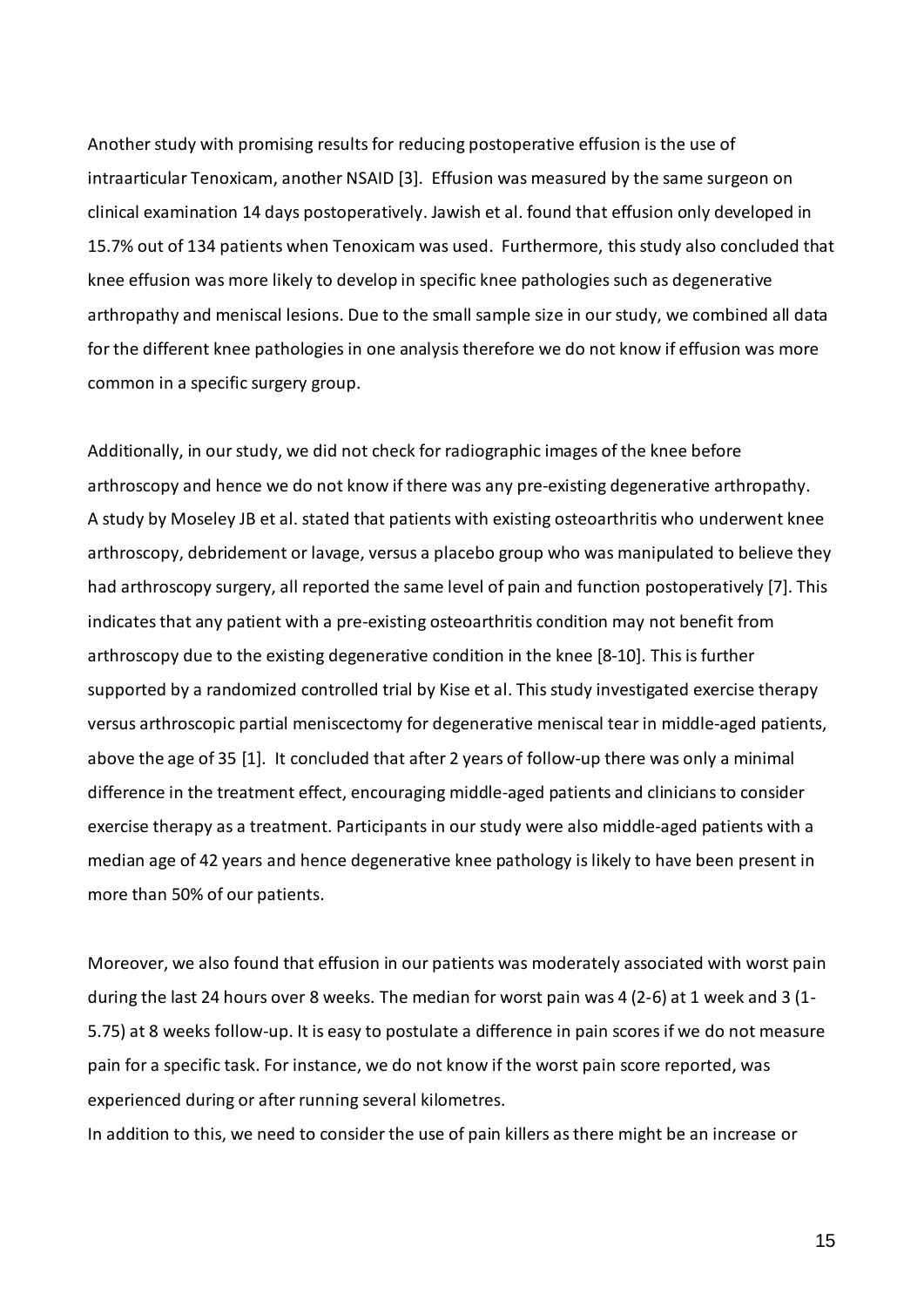decrease in the use of medication affecting the outcome of worst pain score. We compared our pain results to Rasmussen's study [2]. Patients treated with naproxen sodium had significantly less pain than the placebo group up to 20 days after arthroscopy. He reported a median VAS score of 0 (0-42) (median, min and max) in the group of naproxen sodium compared to 3(0-84) in placebo on day 10 and 0 (0-50) in the Naproxen Sodium group and 1 (0-51) in placebo on day 20. One limitation to this result is that we do not know if this decrease in pain was related to an increase in the use of painkillers since patients were allowed to take analgesics when needed. In our study, we saw an association between a decrease in the use of painkillers and the worst pain reported over 8 weeks. 53% reported the use of analgesics for knee pain at 1 week, 40% at 2 weeks, and 23% at 8 weeks follow-up.

Another aspect of recovery was time for return to work. In our study, 27% of the patients returned to their work 1 week following arthroscopy, 43% at 4 weeks, and 84% at 8 weeks follow-up. It is known that effusion can delay the time of return to work [2] and hence a faster recovery from effusion can help reduce this time. In another study by Rasmussen et al., he investigated the effect of intra-articular glucocorticoid, bupivacaine plus morphine on pain, inflammatory response, and duration of convalescence after arthroscopic meniscectomy in a placebo-controlled study [11]. The study included 60 patients followed for 10 days postoperatively. The study group revealed a reduction in time of return to work 3(0-13) (median and range) days compared to 10(1-30) days for placebo. Furthermore, the study also found a difference in synovial effusion between the study group and placebo (P=0.007). Altogether this suggests that the use of intra-articular pain treatment can help reduce the time of return to work as well as synovial effusion. One limitation was the selection of surgery group to include meniscectomy only compared to our study that included a wider range of knee pathologies.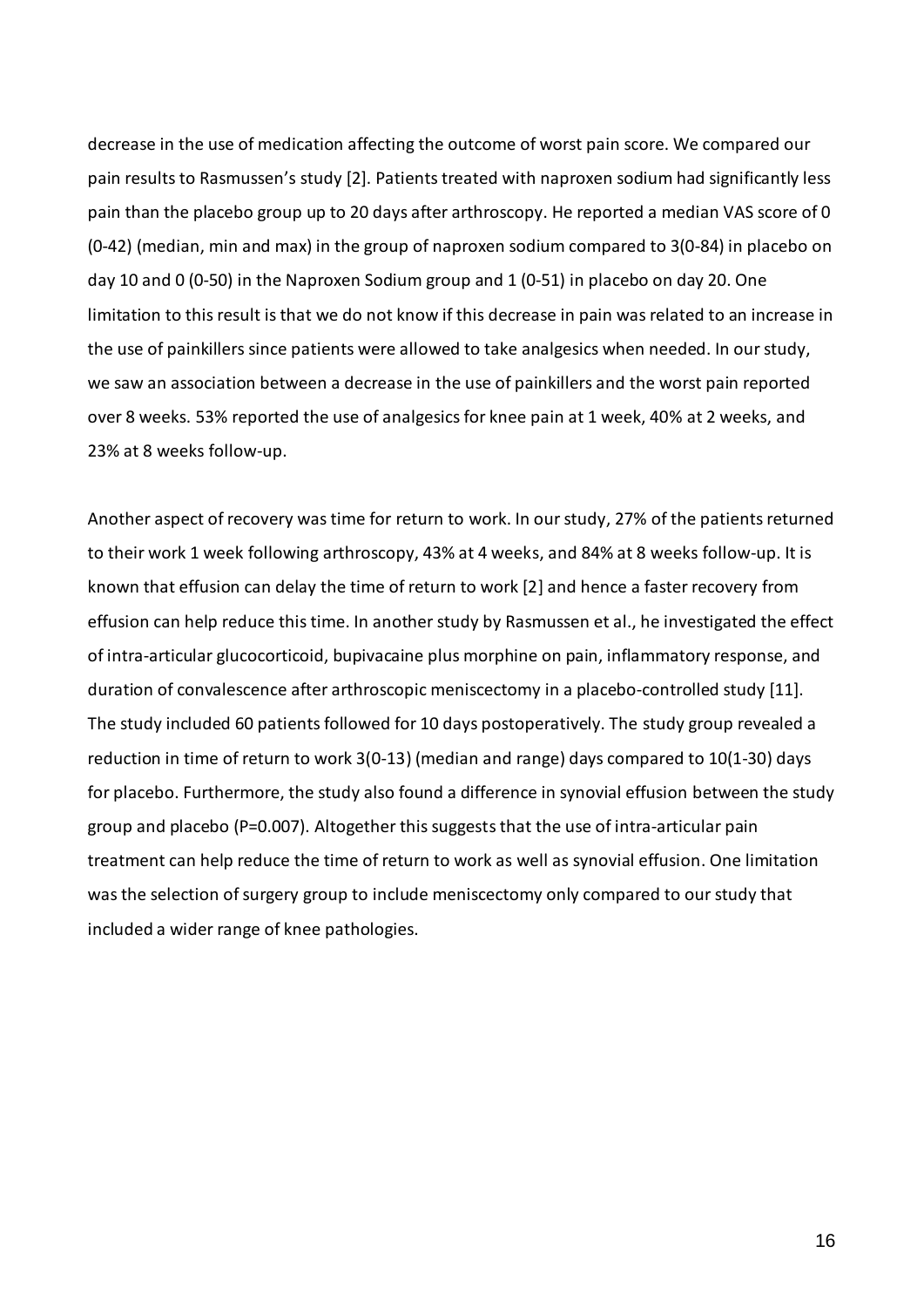#### **Limitations and further needs for evaluation**

We did not include data for all patients on the different time points due to the cut-off date for handing in this project. This led to a continually smaller sample size over time and hence a lower statistical power. However, the unselected group of patients and differencesin knee pathologies increases the validity of the study.

Multimodal treatment has shown to be effective in accelerating recovery. NSAIDs, glucocorticoid, Tranexamic acid are all examples of medicationsthat have been suggested for faster recovery following knee arthroscopy. Yet, safety and effectiveness need to be further investigated [12]. Similarly, the use of intra-articular drains after ACL has been suggested but when assessed it was not found to be effective [13]. Early viscosupplementation has also been suggested following ACL and had some positive findings in terms of patellar circumference and range of motion following arthroscopy [14].

Furthermore, a different study by Rasmussen et al. showed that the use of NSAIDs was significantly effective in arthroscopic procedures but it had only a minor effect in diagnostic arthroscopy [15]. This indicates that the effect is related to the severity of the surgical trauma which leads us to another limitation in our study since we did not examine the data for each surgery group separately.

One important factor in this study was the way we quantified effusion compared to the studies mentioned above [2-4]. Our patients could choose among 4 different symptoms and even when only one symptom was reported it still counted as effusion. Pooling data this way may have led to an overrepresentation of effusion. Thisraises the question of which method is the best way to measure effusion in the future?

One way of measuring effusion could be using magnetic resonance imaging, MRI but the disadvantage, besides the cost, isthat patients would have to come in for controls. Another way could be to have clinicians determine effusion on follow-ups but what if the doctor determines there is no effusion and yet the patient reports symptoms of effusion then who is right? One might argue that since it is the patient's knee it would be more relevant to ask the patient rather than have a clinical examination performed.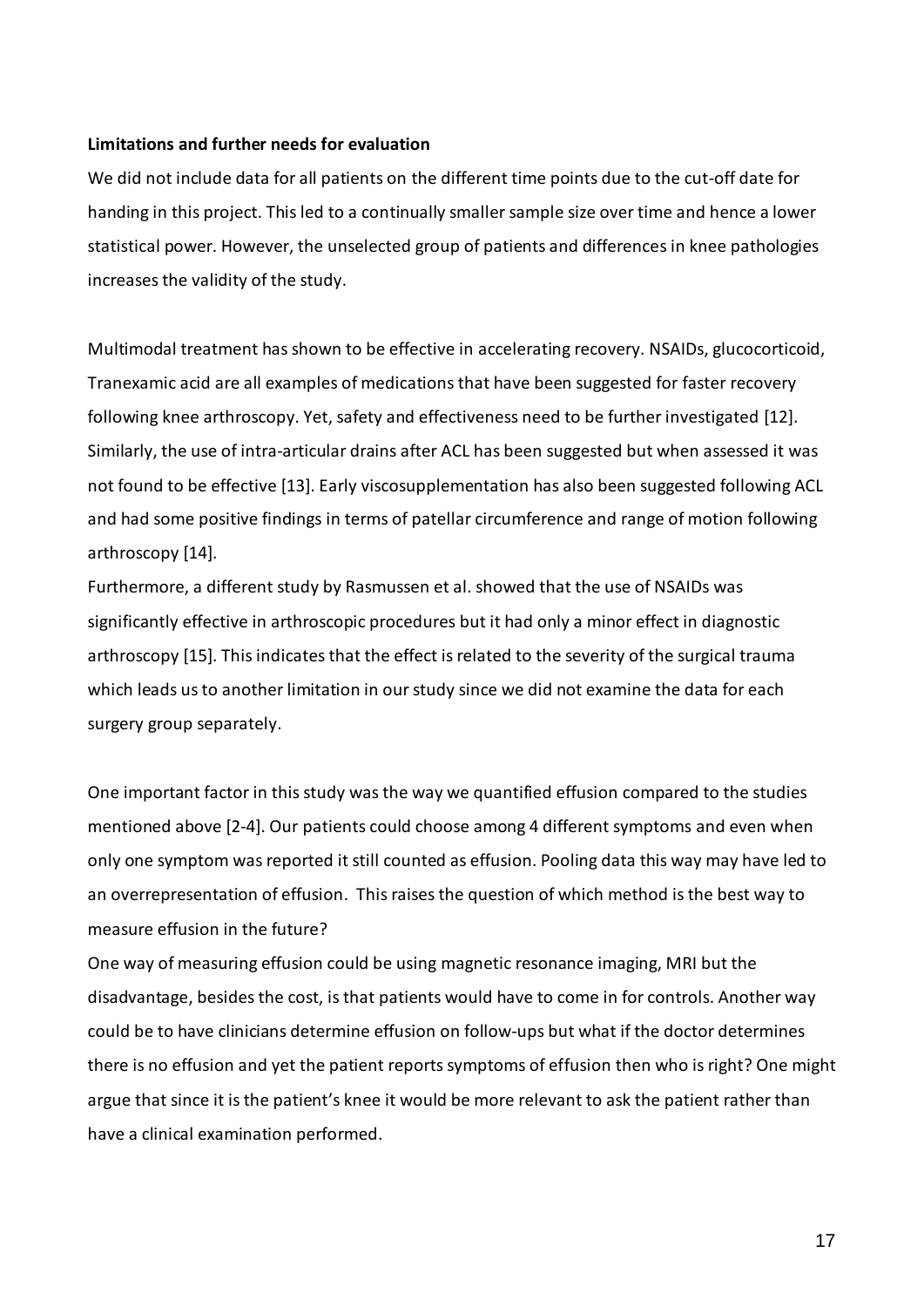In conclusion, our study provides new insight into the severity of effusion following arthroscopy. More than 80% of our patients still experienced symptoms of effusion up to two months after surgery. This is a higher proportion than expected, and more research with larger sample sizes needs to be performed to elaborate on this. Furthermore, there is a need for future research to monitor effusion following arthroscopy in different knee pathologies but also to any preexisting condition of osteoarthritis in the knee.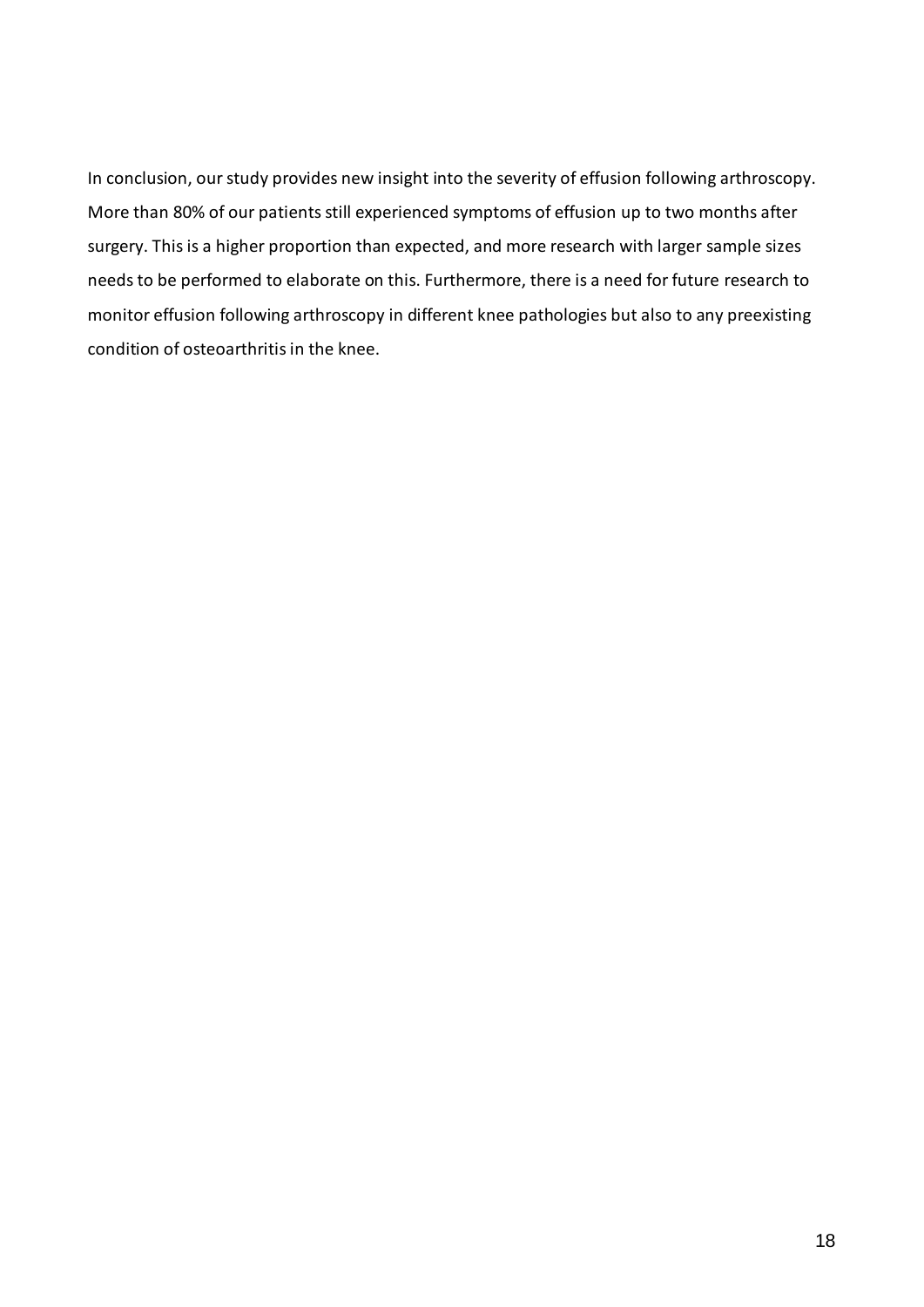# References

- 1. Kise, N. J., Risberg, M. A., Stensrud, S., Ranstam, J., Engebretsen, L., & Roos, E. M. (2016). Exercise therapy versus arthroscopic partial meniscectomy for degenerative meniscal tear in middle aged patients: randomised controlled trial with two-year follow-up. *BMJ (Clinical research ed.)*, *354*, i3740
- 2. Rasmussen S, Thomsen S, Madsen SN, Rasmussen PJS, Simonsen OH. The Clinical Effect of Naproxen Sodium after Arthroscopy of the Knee. Arthroscopy 1993; 9: 375-80
- 3. Jawish, R., Najdi, H., Abi Safi, C., & Chameseddine, A. (2015). The effect of intra-articular Tenoxicam on knee effusion after arthroscopy. *International orthopaedics*, *39*(7), 1423– 1426.
- 4. Felli, L., Revello, S., Burastero, G., Gatto, P., Carletti, A., Formica, M., & Alessio-Mazzola, M. (2019). Single Intravenous Administration of Tranexamic Acid in Anterior Cruciate Ligament Reconstruction to Reduce Postoperative Hemarthrosis and Increase Functional Outcomes in the Early Phase of Postoperative Rehabilitation: A Randomized Controlled Trial. *Association of North America and the International Arthroscopy Association*, *35*(1), 149–157
- 5. McConnell, S., Kolopack, P., & Davis, A. M. (2001). The Western Ontario and McMaster Universities Osteoarthritis Index (WOMAC): a review of its utility and measurement properties. *Arthritis and rheumatism*, *45*(5), 453–461
- 6. Spearman's Rho Calculator. (2021, December 21). Retrieved from <https://www.socscistatistics.com/tests/spearman/>
- 7. Kirkley, A., Birmingham, T. B., Litchfield, R. B., Giffin, J. R., Willits, K. R., Wong, C. J., Feagan, B. G., Donner, A., Griffin, S. H., D'Ascanio, L. M., Pope, J. E., & Fowler, P. J. (2008). A randomized trial of arthroscopic surgery for osteoarthritis of the knee. *The New England journal of medicine*, *359*(11), 1097–1107.
- 8. Wright R. W. (2019). In Patients with Nonobstructive Meniscal Tears, Physiotherapy Was Noninferior to Arthroscopic Partial Meniscectomy for Knee Function Over a 24-Month Period. *The Journal of bone and joint surgery. American volume*, *101*(10), 941.